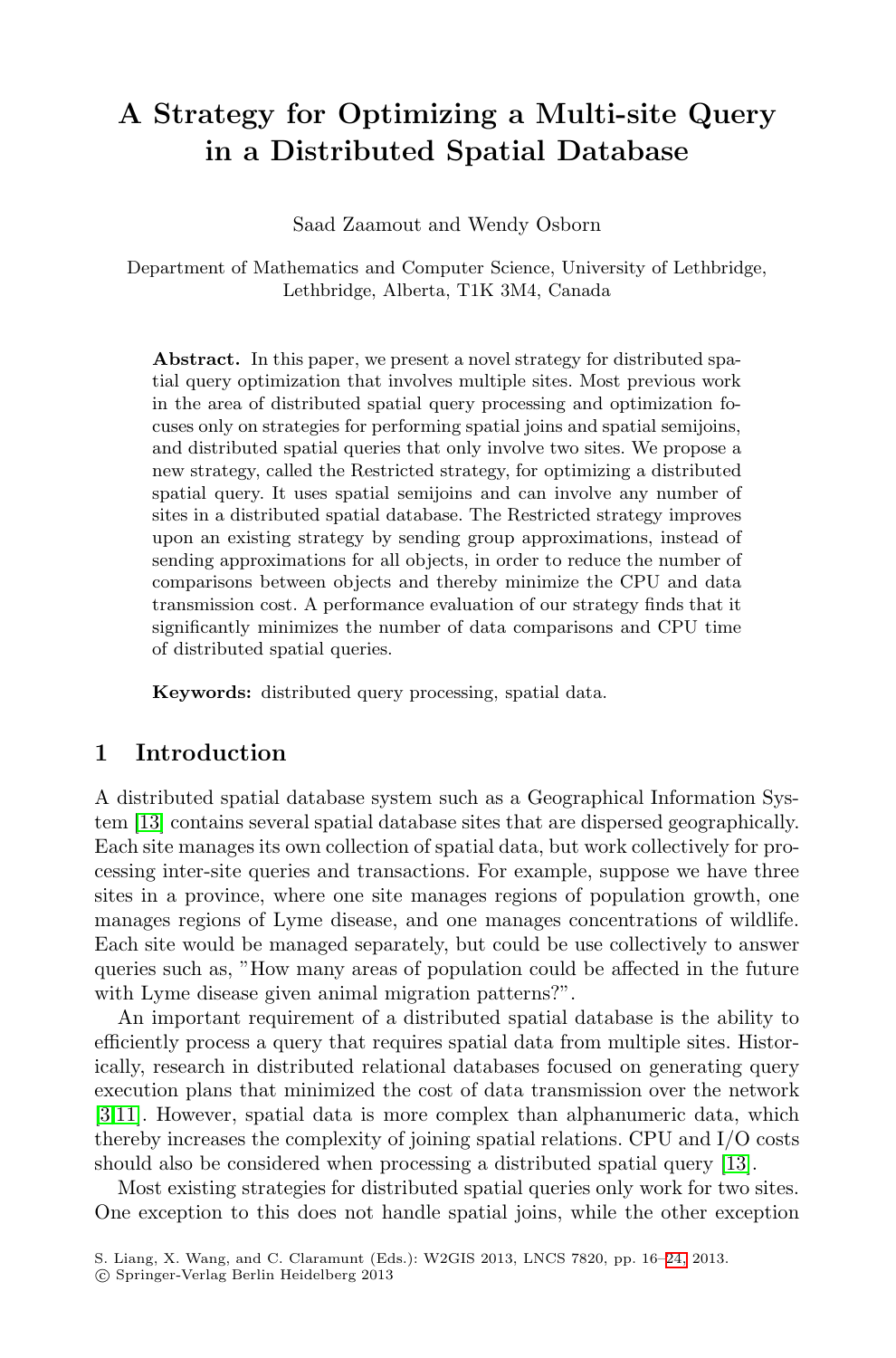has only looked at minimizing data transmission cost. Therefore, we propose a new, improved multi-site distributed spatial query processing strategy. We find through our performance evaluation significant improvements in the number of comparisons that take place for a semijoin, which lowers both the CPU and data transmission costs.

This paper proceeds as follows. Section 2 presents related work in distributed spatial query processing. Section 3 presents our novel strategy for optimizing distributed spatial queries. Section 4 presents a performance evaluation of our strategy versus a recently pro[po](#page-8-2)[sed](#page-8-3) strategy that works for multiple sites. Finally, Section 5 concludes the paper and presents directions of future work.

# **2 Related Work**

Previously proposed strategies in distributed spatial query processing focus on the use of spatial joins, spatial semijoins, and Bloom filters for processing queries. For all strategies below, with the exception of [6,12], all proposed strategies for q[ue](#page-8-4)ry processing work for two sites only.

# **2.1 Spatial Join**

A spatial join [13] takes two spatial relations R and S, and relates pairs of tuples between them, using a spatial predicate that is applied to the spatial attribute values. An example of a spatial join is an overlap spatial join, where each pair of objects is tested for overlap. Most spatial join algorithms are designed for a centralized system [7]. One application of a distributed spatial join comes from Kang et al. [8]. Their parallel strategy has two phases. The first phase is data redistribution, where on each site, the space that contains objects is partitioned into regions. A subset of regions is transmitted between sites so that each site has the same regions for both data sets. This subset is chosen so that the lowest overall response time is achieved. The second phase is filter and refinement, [wh](#page-8-5)ere the spatial join is performed on each site. An experimental evaluation shows that the parallel spatial join technique has a 33% faster response time over a semijoin-based strategy. One limitation of the strategy is no discussion of an extension to more than two sites.

## **2.2 Spatial [Sem](#page-8-3)ijoin**

A spatial semijoin [2] is performed by projecting the spatial attribute from one relation, transmitting it to the site that contains the other spatial relation, and performing a spatial join between the spatial projection and relation. Then, the qualifying tuples from second site are shipped back to the first site for joining. Existing work in distributed spatial semijoins focuses on modifying the operator [2,14,10] for a two-site query, with one additional work applying the spatial semijoin in a multiple-site query [12].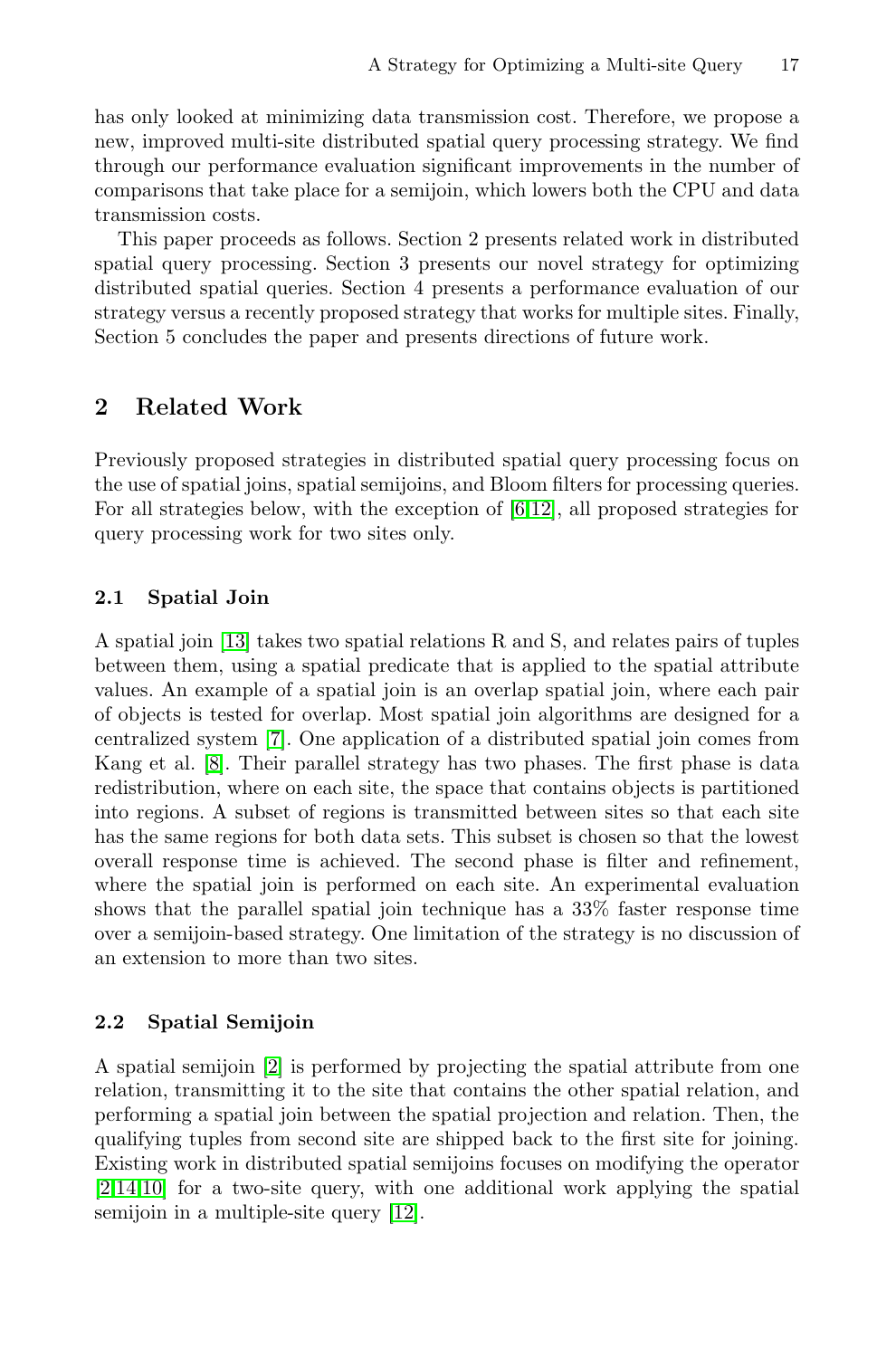#### 18 S. Zaamout and W. Osborn

Abel *et al.* [2,14] combine the spatial semijoin operator that with the filter stage of spatial query processing to reduce the data transmission, I/O and CPU costs. Two adaptations of the spatial semijoin are proposed. The first is a "projection" of a set of MBRs (minimum bounding rectangles) from one spatial relation that is trans[mitt](#page-8-6)ed to the second site and applied to the other relation. The second is a "projection" consisting of a single-dimensional mapping that represents the objects in each relation. A performance evaluation between both approaches shows that: 1) for datasets with very large spatial descriptions, both strategies perform the same, 2) for datasets with smaller spatial descriptions, a semijoin that uses single-dimensional mapping works best, 3) using the Rtree for retrieving MBRs incurs significant CPU costs, and 4) single-dimensional mappin[g ca](#page-8-3)uses more false drops than MBRs.

The version from Karam and Petry [10] takes MBRs from different levels of the R-tree for the spatial semijoin, instead of from the same level. A performance evaluation shows that their spatial semijoin outperforms the Naïve spatial join (i.e. the whole relation is shipped to the other site for joining) when applied to real world data, but not when applied to randomly distributed rectangle sets. Other limitations of their work are no comparison versus other strategies and no consideration of CPU time.

Osborn and Zaamout [12] propose a distributed query processing strategy that works across multiple sites. Their approach is to apply semijoins by shipping smaller spatial projections to the sites of larger relations. A performance evaluation shows significant improvements in data transmission costs over the Naïve approach of [s](#page-8-7)[hip](#page-8-2)ping all relations directly to the query site. However, a limitation of this work is the lack of CPU and I/O cost evaluation.

### **2.3 Bloom Filters**

A Bloom filter [1] is a hashed bit array that provides a compact but imprecise representation of the values of a joining attribute. A '1' bit represents the possible existence of a joining attribute value, while a '0' bit represents the absence of the value. Two proposed strategies [9,6] propose augmentations to the Bloom filter in a distributed environment.

Karam [9] propose a 2-dimensional bit-matrix approach for performing a semijoin of two relations that focuses on minimizing the data transmission, I/O and CPU costs. A 2-dimensional space is partitioned into equal-sized regions, with each region mapping to a bit in a 2-dimensional array. If a region contains objects, the corresponding bit is set to 1. This bit-matrix is transmitted to the site containing the other relation, and is applied by testing each region containing objects for the existence of a '1' bit in the bit-matrix. Any qualifying objects are sent to the first site. A performance evaluation shows that this approach shows the best improvement when applied to real world data. One Limitation of this work is no evaluation against the original spatial semijoin.

Hua et al. [6] propose the BR-tree, which is an R-tree augmented with Bloom filters to support exact-match queries. Along with an MBR, each node contains a Bloom filter that also represents the same set of objects represented by the MBR.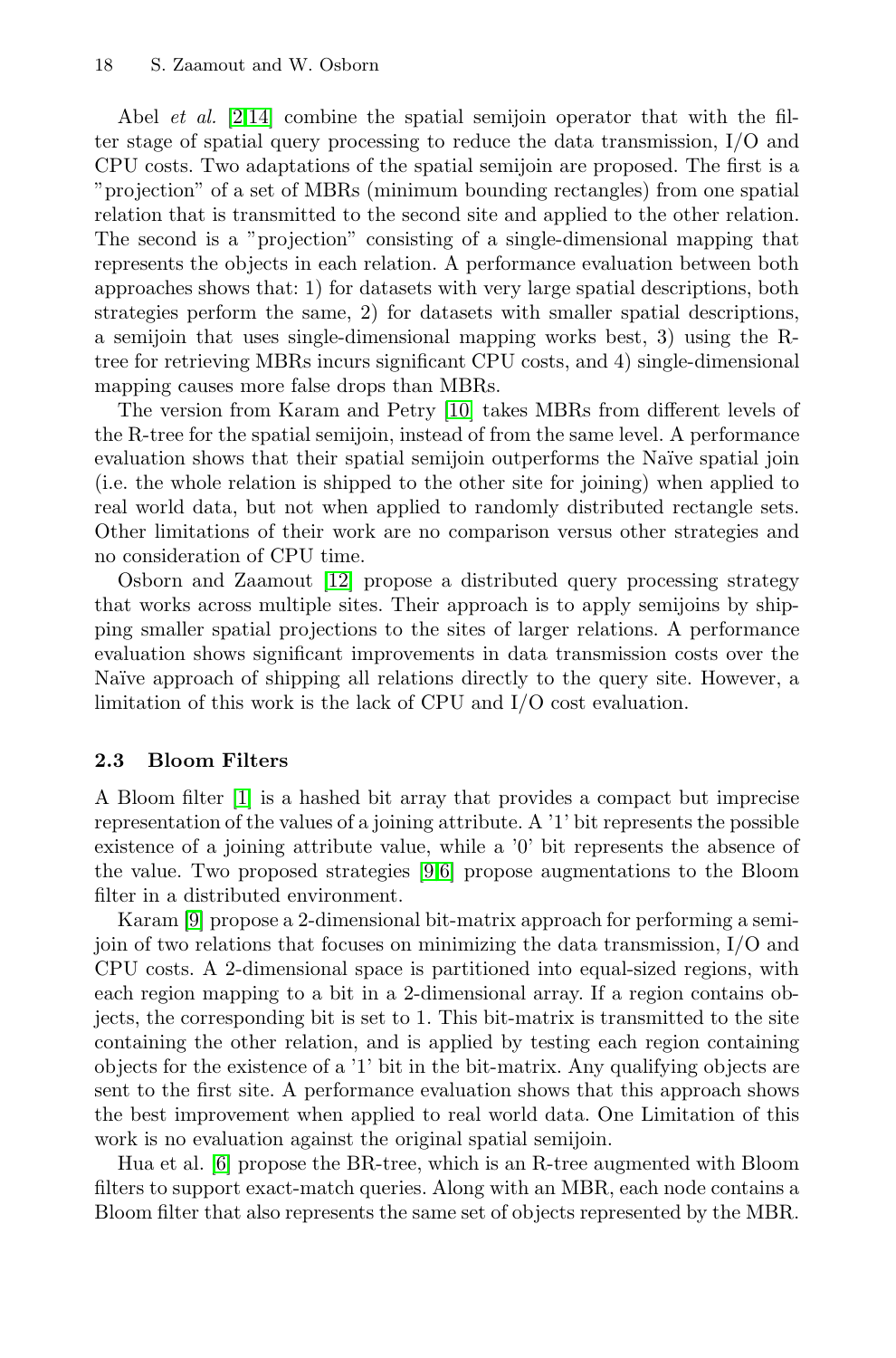In a leaf node, a Bloom filter is created by taking each object and producing k filter bits. In a non-leaf node, a Bloom filter is created by intersecting the Bloom filters in its child node. Although the BR-tree supports exact-match queries by using Bloom filters, it still requires the MBRs for region and point queries. To process distributed region, point, and exact-match queries, the root of every BRtree is duplicated across every site in the distributed database. Any objects that pass the test against a root node is shipped to the site containing the original BR-tree. This strategy works for any number of sites. However, a significant limitation is a lack of support for [spa](#page-8-3)tial joins.

# **3 Restricted Strategy**

In this section, we present our strategy for processing and optimizing a distributed query. The Restricted strategy works for any number of sites, with the only requirement being that the number of sites must be a multiple of two. In addition, it improves upon the Optimized strategy [12] by reducing the number of object [com](#page-8-3)parisons required in order to minimize both the data transmission cost and the CPU cost of the query. This is achieved by utilizing an optimization technique from the SpatialJoin2 join algorithm, which is proposed by Brinkhoff *et al.* [4]. We first provide a brief summary of both the Optimized strategy and SpatialJ[oin](#page-8-8)2 algorithm before presenting the Restricted strategy.

# **3.1 Background**

[T](#page-8-3)he Optimized algorithm [12] uses spatial semijoins to reduce the data transmission cost and I/O cost of a distributed spatial query. This is accomplished by sending smaller projections of spatial attributes to larger relations for semijoin processing. To reduce I/O costs, the spatial projection is obtained by traversing the leaf level of an R-tree [5], which is used to index the spatial attribute of the relation on the site. This is significantly cheaper in terms of  $I/O$  than retrieving the entire relation and obtaining the spatial attribute from each tuple.

Given n sites that each contains a spatial relation, the Optimized strategy has four main steps [12]:

- 1. *Sorting and grouping by increasing spatial attribute cardinality*. After sorting all participating relations by increase spatial attribute cardinality, two groups of relations is formed - one containing the smaller cardinality relations, and the other containing the larger cardinality relations.
- 2. *Transmission of spatial attributes*. The spatial attribute with the smallest cardinality relation from the first group is sent to the site with the smallest cardinality relation from the second group. This strategy is further applied to the next smallest cardinality relations in both sets, and so on until all relations are processed.
- 3. *Semijoin execution*. Next, spatial semijoins are performed in parallel, and the identifiers of the spatial projection that qualified in the spatial semijoin are sent back to the originating site.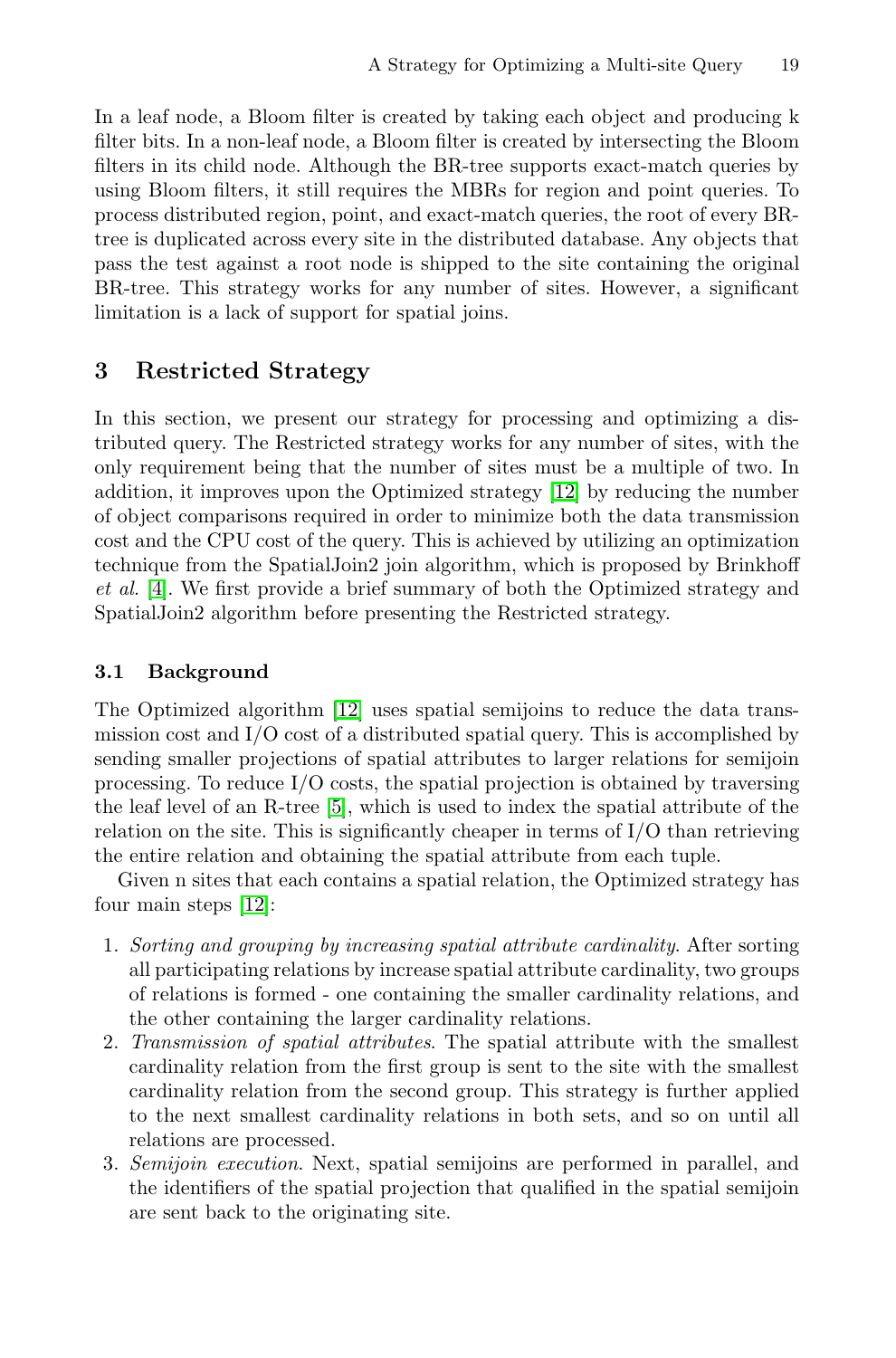#### 20 S. Zaamout and W. Osborn

<span id="page-4-0"></span>

**Fig. 1.** Intersection Region

4. *Transmission of qualifying tuples to query site for the final join and processing*. From all sites, all tuples that qualified in their respective semijoins are shipped to the query site for final processing.

The algorithm SpatialJoin2 utilizes the concept of *intersection regions*. Given two leaf nodes and the corresponding minimum bounding rectangles (MBRs) that contain the objects in each leaf node, the intersection region is the area that is overlapped by both MBRs. The idea is that any object in either leaf node must overlap the intersection region in order to potentially qualify for a join with any other object. This can significantly reduce the number of comparisons between objects between different sites that must take place. Figure 1 depicts an intersection region with the rectangles that do, and do not, overlap with it.

# **3.2 Restricted Strategy**

Given n participating sites, where each contains one spatial relation, we have the following steps:

- 1. Sorting and grouping by spatial attribute cardinality,
- 2. Creation and Transmission of MBRs that bound subsets of objects,
- 3. Calculation of intersection regions,
- 4. Identification of objects that intersect the intersection regions,
- 5. Transmission of qualifying tuples to query site for the final join.

Steps 1 and 5 are the same as those in the Optimized Strategy. We include them in the overa[ll](#page-5-0) description for completeness.

First, the relations are or[dere](#page-8-3)d by increasing cardinality of their spatial at[t](#page-8-8)ributes, and then are grouped into sets P (lower half of ordering, smaller spatial attribute cardinality) and Q (upper half of ordering, larger spatial attribute cardinality). Second, for each relation in P and Q, a set of MBRs is created for each subset of spatial objects in the relation.

If the spatial attribute is indexed with an R-tree, then the set of MBRs from each leaf node (which can be obtained from the parent node) can be used for the required set of MBRs. Figure 2 depicts an R-tree that is indexing the given set of objects (from [5]). In the Optimized strategy [12], the leaf-level entries (MBRs and identifiers) would be obtained and used as the required spatial projection. In the new Restricted Strategy, the non-leaf-level entries (in the example, the entries in the root node), are the ones obtained and sent as the set of MBRs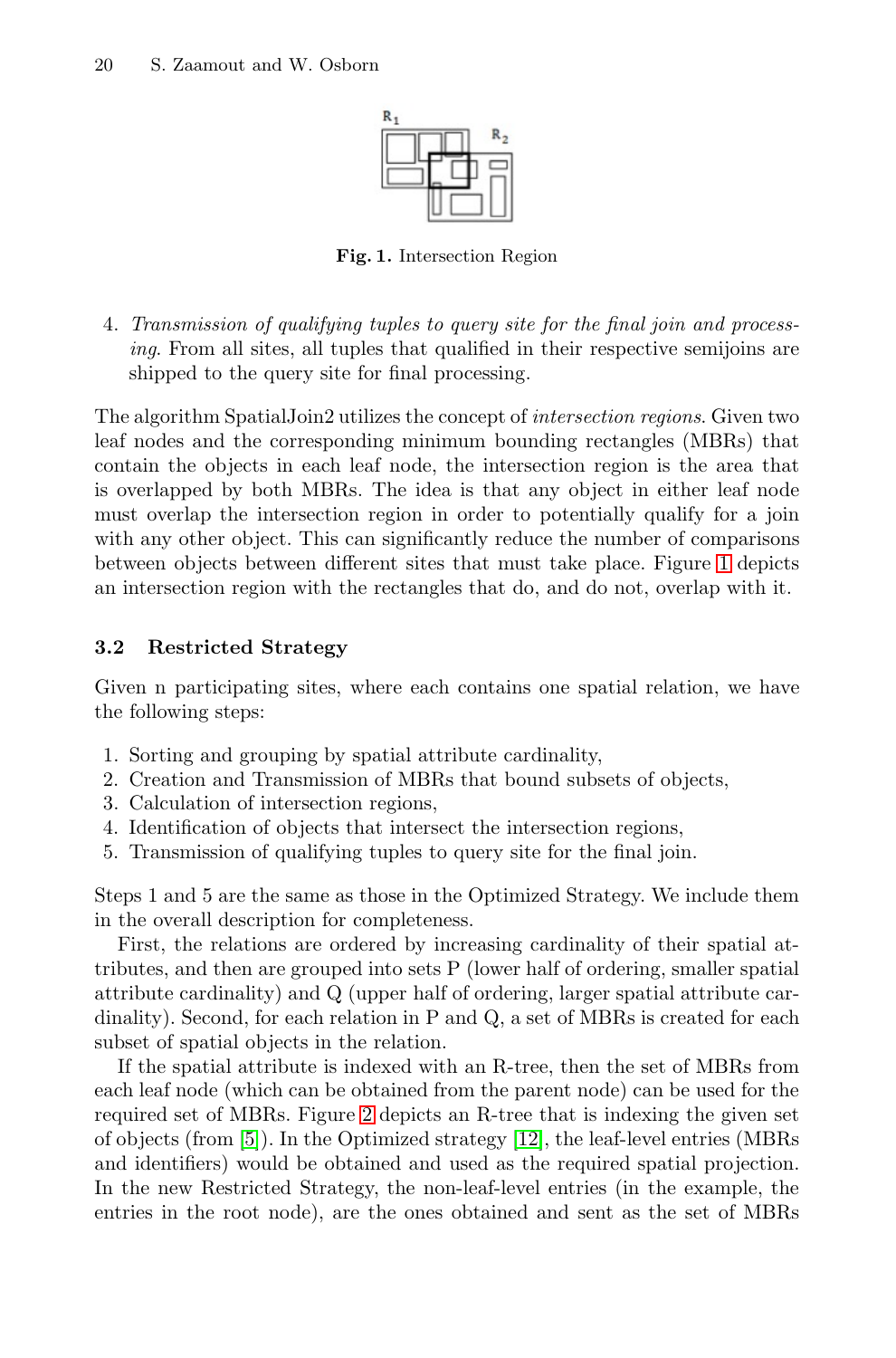<span id="page-5-0"></span>

**Fig. 2.** Obtaining Spatial Projections from R-tree

that bound subsets of objects. In the example, we see that bounding box R1 contains the objects m1, m2 and p9. Similarly, R2 and R3 bound the objects in their respective leaf nodes. Therefore, the set of R1, R2 and R3 are selected as the set of MBRs that represent all objects.

Then, this set of MBRs from each site in P is transmitted to a site in Q in the following manner:

- The MBR set from the relation with the smallest spatial cardinality in P is sent to the relation with the smallest spatial attribute in Q,
- The MBR set from [th](#page-4-0)e relation with the next smallest spatial cardinality in P is sent to the relation with the next smallest spatial attribute in Q,
- and so on... until,
- The MBR set from the relation with the largest spatial cardinality in P is sent to the relation with the largest spatial attribute in Q.

For the third step, for each relation in Q, all MBRs from the transmitted set are intersected with the MBRs from the local set to create the set of intersection regions. Readers can refer back to Figure 1 for an example intersection region.

In the fourth step, the spatial objects from the relation in Q are tested for overlap with the appropriate intersection region. At the same time, the intersection regions are sent back to the relation from P that sent the original MBR set. Then, for each relation in P, each object is tested for overlap with the appropriate intersection region.

Finally, in the fifth step, the tuples of all objects that overlapped with an intersection region are shipped to the query site for the final join.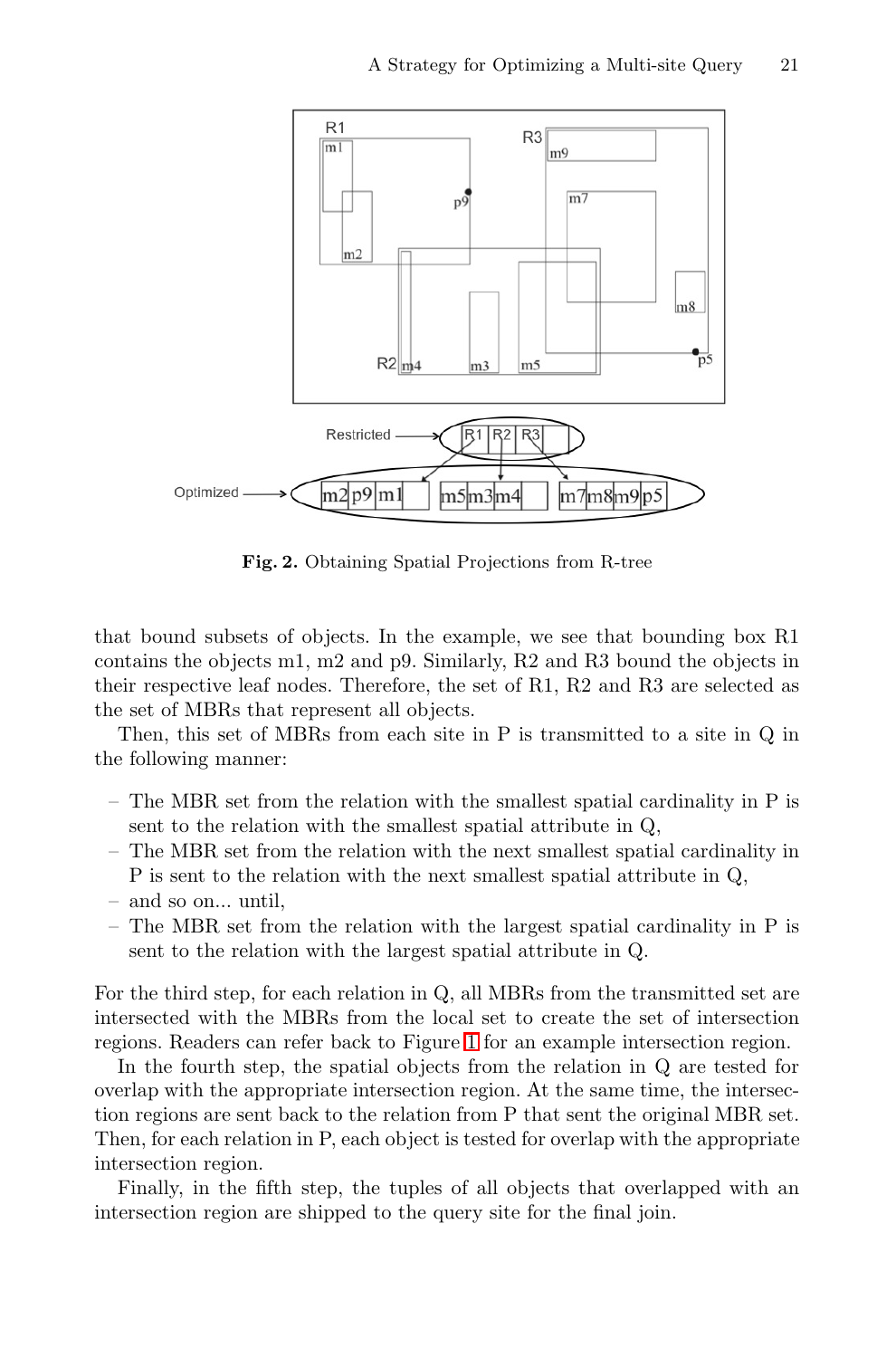#### 22 S. Zaamout and W. Osborn

|     | Site 1 Site 2 TT-O TT-R %Imp TC-O TC-N %Imp |      |           |                               |                   |  |
|-----|---------------------------------------------|------|-----------|-------------------------------|-------------------|--|
| 100 | 400                                         | 1876 |           | 183 90.24 40000 9650 75.87    |                   |  |
| 100 | 600                                         | 2847 | 260 90.86 |                               | 60000 11642 80.59 |  |
| 100 | 800                                         | 3868 |           | 317 91.80 80000 11007 86.24   |                   |  |
| 100 | 1000                                        | 4619 |           | 316 93.15 100000 7689 92.31   |                   |  |
| 200 | 400                                         | 3782 |           | 1460 61.39 80000 51250 35.93  |                   |  |
| 200 | 600                                         | 5635 |           | 1526 72.91 120000 47829 60.14 |                   |  |
| 200 | 800                                         | 7447 |           | 1163 84.30 160000 47179 70.51 |                   |  |
| 200 | 1000                                        | 9526 |           | 1133 88.10 200000 40407 79.79 |                   |  |

<span id="page-6-0"></span>**Table 1.** Two-site Restricted Query vs. Optimized Query

# **4 Evaluation**

In this section, we present our experimental methodology and results of our performance evaluation of the Restricted strategy. Our evaluation compares the Restricted strategy against the Optimized strategy [12] to determine which achieves both the lower CPU cost and the lower [th](#page-8-8)e number of object comparisons. Although we do not directly compare the data transmission costs between the two strategies, the fact that the Restricted strategy is transmitting fewer representative MBRs instead of entire spatial attributes can lead to data transmission cost savings.

Our experimental framework consists of a simulated distributed spatial database. For the purpose of our experiments, we used six relations. Each relation contains 100, 200, 400, 600, 800, and 1000 tuples respectively. Each tuple consists of a spatial object (in the form of a square), and some non-spatial attributes. Also, each relation is indexed with an R-tree [5], which uses nodes that can hold 50 entries. Each relation will be its own 'site' in our simulated system.

Our e[va](#page-6-0)luation criteria will be evaluated using the following. The CPU time will be tracked using the system clock for all semijoin operations. The number of comparisons made during all semijoin operations will be tracked up to (but not including) the final query site join.

# **4.1 Two-Site Restricted Query Test**

The first set of comparisons of our Restricted strategy is for distributed queries involving two sites. Table 1 shows the pairs of relations that were evaluated, along with the total number of comparisons that were made (column TC-O for Optimized, column TC-R for Restricted), and the total CPU cost (column TT-O for Optimized, column TT-R for Restricted). We also record the percentage improvement in the Restricted strategy over the Optimized strategy for both cost factors.

Results show that a very significant improvement is achieved by the Restricted strategy in both the number of comparisons that are being performed and the CPU time of the distributed query. For both the CPU time and comparison count, the improvement is more significant when there exists a significant difference in the size of the spatial relations between the two sites. In addition, when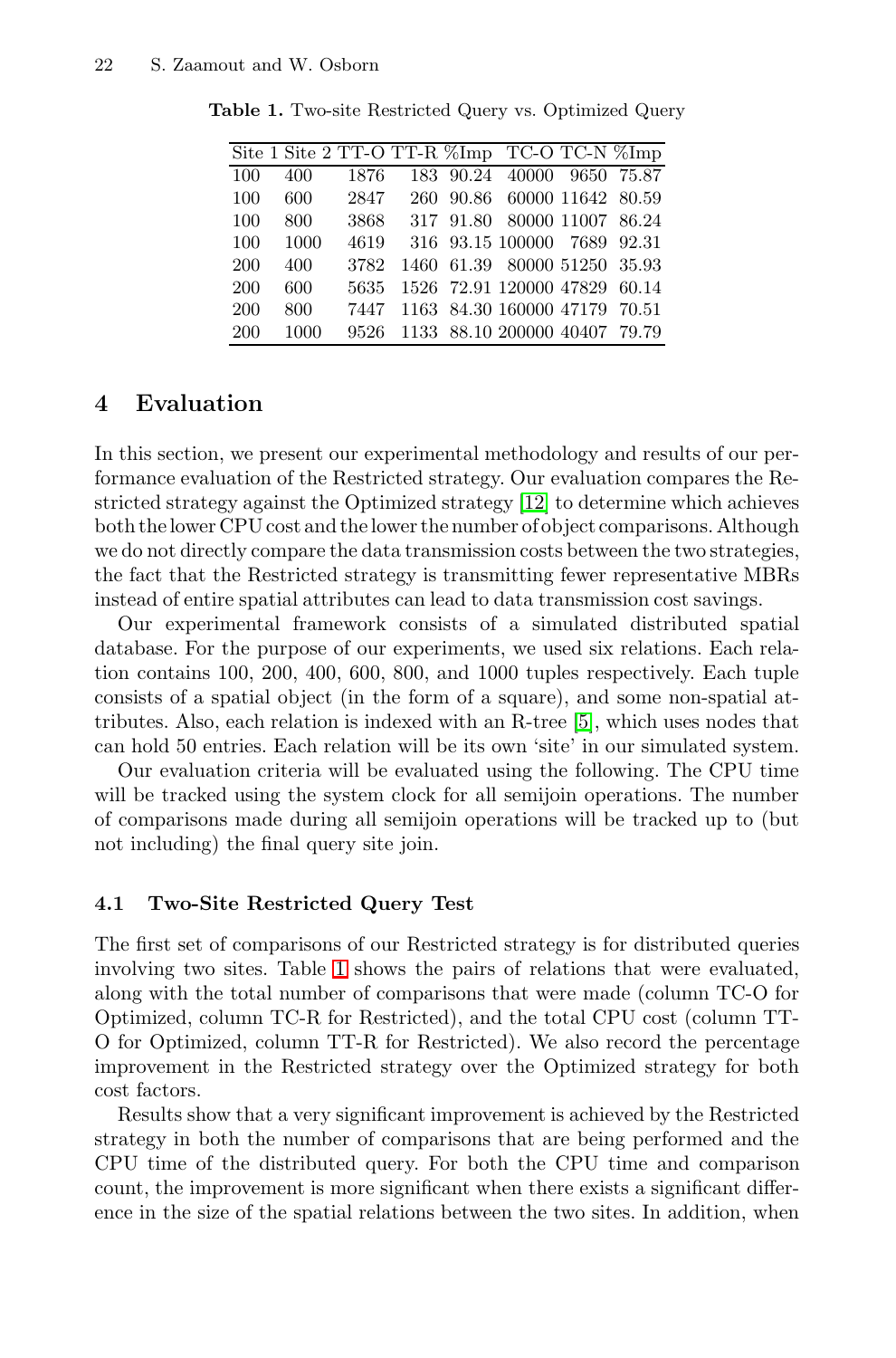|      |     |  |  |  | Site 1 Site 2 Site 3 Site 4 TT-O TT-N %Imp TC-O TC-N %Imp |  |
|------|-----|--|--|--|-----------------------------------------------------------|--|
|      |     |  |  |  | 100 200 400 600 7497 1388 81.49 160000 57479 64.08        |  |
|      |     |  |  |  | 400 600 800 1000 43361 22942 47.09 920000 501520 45.49    |  |
| 100. | 200 |  |  |  | 800 1000 13117 1578 87.97 280000 51414 81.64              |  |

<span id="page-7-0"></span>**Table 2.** Four-Site Restricted Query vs. Optimized Query

the smaller of the two sites contains only 100 spatial objects, the improvement in CPU [ti](#page-7-0)me is always over 90%. The improvements in the number of comparisons that are being carried out are smaller than the CPU time improvements, but are still very significant nonetheless.

# **4.2 Four-Site Restricted Query Test**

For our second set of tests, we compared the evaluation of the strategies for four-site queries. Table 2 shows the sites involved and the CPU times and total number of comparisons. Again, we find that the Restricted strategy outperforms the Optimized strategy in both CPU time and the number of comparisons. We also find in the situation where a significant size difference exists between the relations - again, 100, 200, 800, and 1000 tuples - the greatest improvement is achieved for both factors.

## **4.3 Six-Site Restricted Query Test**

Finally, we performed one test that compares the Restricted strategy and the Optimized strategy when all six sites are involved. We found that the Restricted strategy performed 204,777 comparisons in 8.7 seconds, while the Optimized strategy required 620,000 comparisons and 24.7 seconds to perform them. Therefore, the restricted [stra](#page-8-3)tegy required 66% fewer comparisons and 70% less time than the original Optimized strategy.

# **5 Conclusion**

In this paper, we propose a new strategy for performing distributed spatial query processing that involves more than two sites. The Restricted strategy improves upon the existing Optimized strategy [12] by applying a technique for minimizing the number of object comparisons that must be carried out, which in turn reduces both CPU and data transmission costs. A performance evaluation studied the improvement of the Restricted strategy over the Optimized strategy with respect to CPU and comparison costs for two-, four- and six-site queries. Results show that the Restricted strategy outperforms the Optimized strategy with respect to the number of comparisons and CPU cost in all cases. In particular, when there is a significant size difference between the participating relations, the improvements CPU costs and the number of comparisons are the most significant.